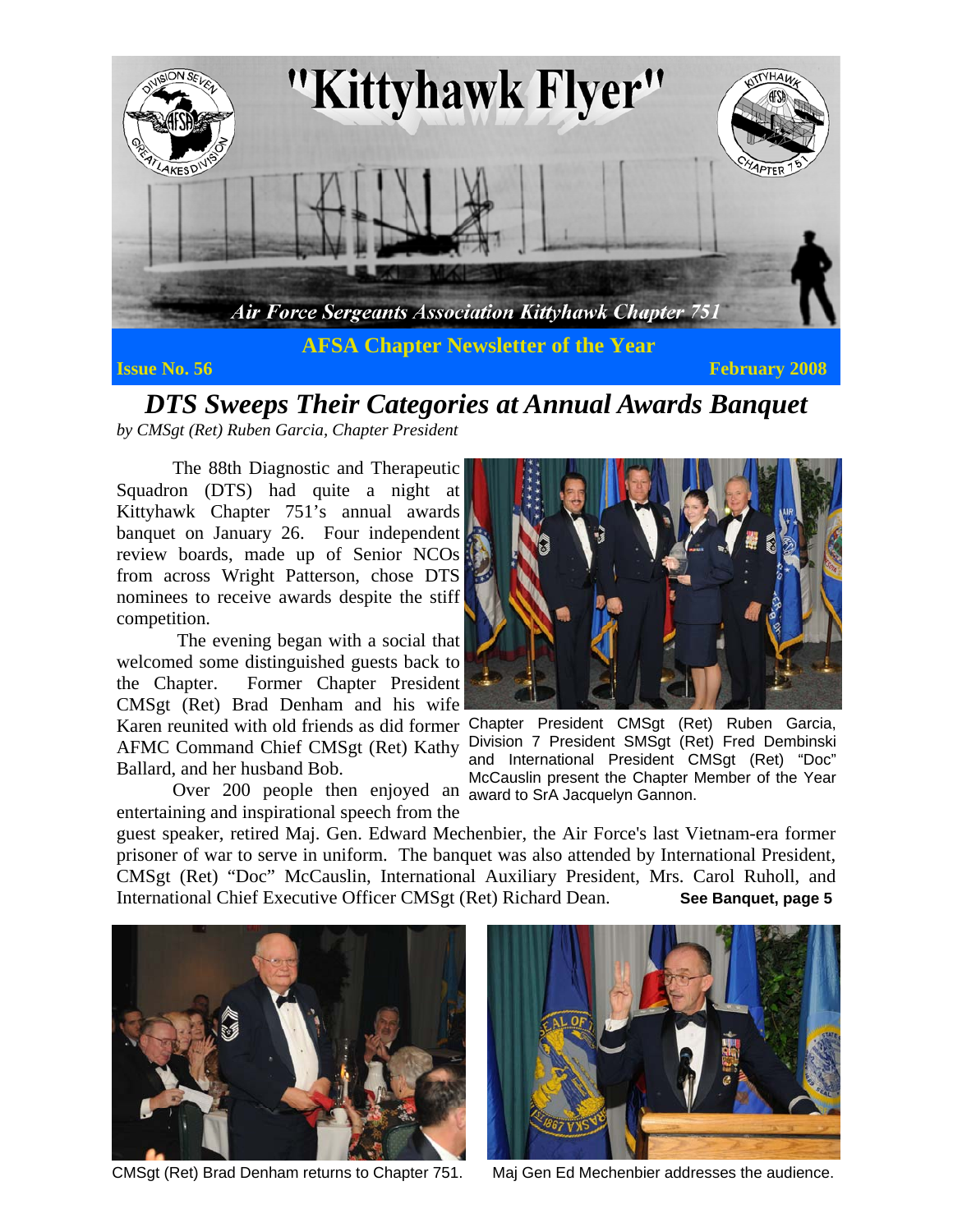

*A word from the President…* 

*By CMSgt (Ret) Ruben Garcia, Chapter President* 



 It's difficult to squeeze everything that needs to be said into this newsletter. So let me jump right into it.

 Thanks to those who helped make the awards banquet a great event. Thank you for sharing your precious time to celebrate the accomplishments of the Chapter's finest. That goes to the planning committee, volunteers and the people that came out to support their nominees and the Chapter.

 I also need to announce changes to the executive council. Chapter members elected TSgt Stacie Parsons as Vice President. MSgt Brian Tobin,

MSgt James Fuenfgeld, and SMSgt George Broome were elected as Trustees. Julie Durkee has stepped into the Secretary position. A1C Crystal Dean and A1C Angela Garcia were appointed as Airman Activities Coordinators and TSgt George Balderrama was appointed Chaplain. CMSgt (Ret) Andy Anderson is now the Membership Committee Chairman and TSgt Angela Gibson is the Fisher House Capital Fund Committee Chairperson.

 Speaking of the Fisher House, page 3 has an article about our effort to raise money for the construction of a second Fisher House. Wherever you live, there's opportunity around you to make a contribution to this great cause. Reach out to other veteran groups and businesses in your area for donations. We in turn will be doing our part to publicize our campaign around Dayton and across AFSA. If you want to help, please contact us. I know we can do something great here. Doing great things just comes natural to Kittyhawk Chapter 751...thanks to you.



The 2008 Kittyhawk Chapter 751 Executive Council (from left to right): TSgt (Ret) Jeff Stepanek, MSgt Rolando Pabon, MSgt Brian Tobin, Ms. Julie Durkee, MSgt James Fuenfgeld, A1C Crystal Dean, MSgt (Ret) Geoff Oliver, A1C Angela Garcia, SrA Jacquelyn Gannon, SMSgt (Ret) George Broome, TSgt Stacie Parsons, CMSgt (Ret) Ruben Garcia. Not pictured: SrA Rebecca Amusa, TSgt George Balderrama and CMSgt (Ret) Chuck Worm.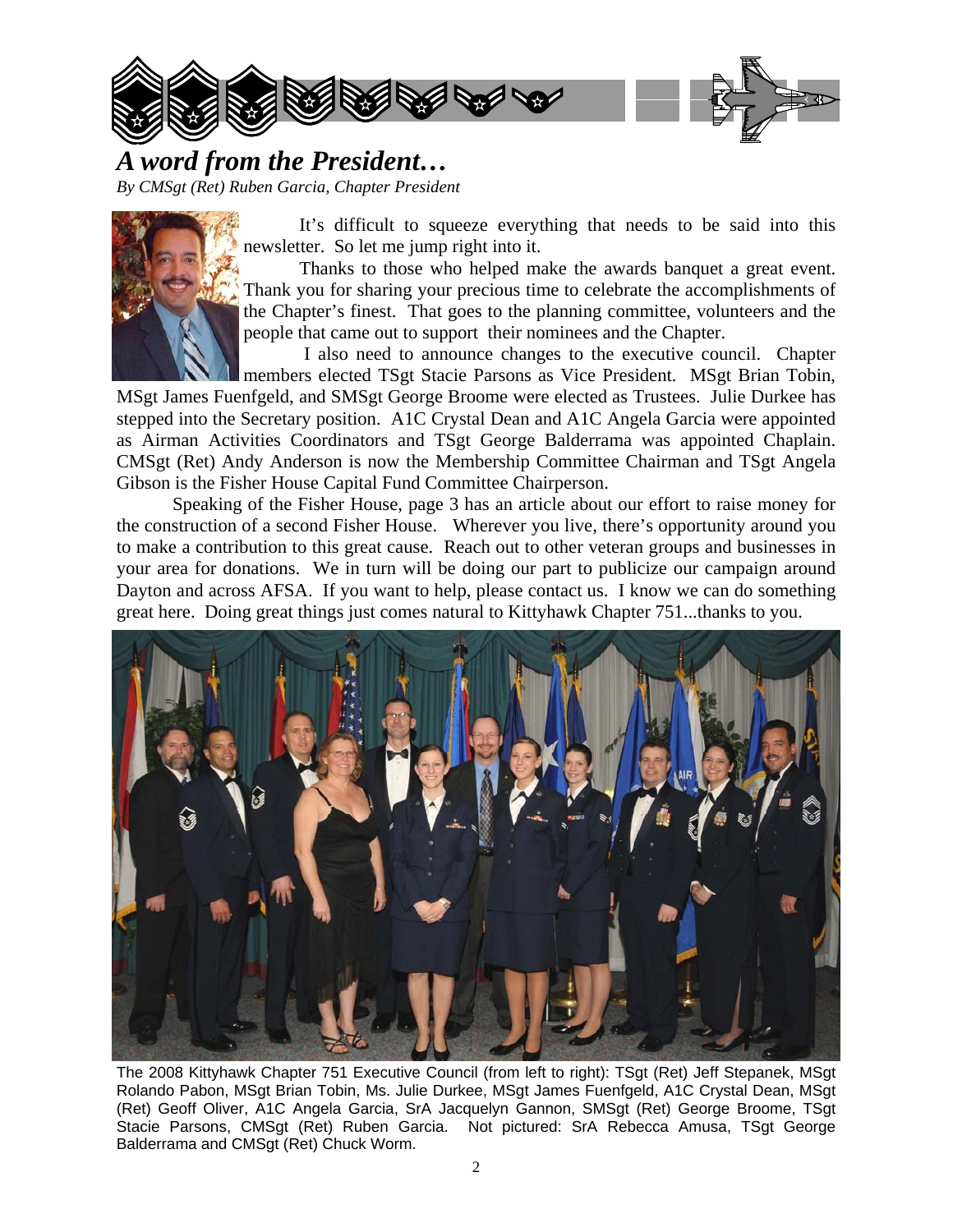

*A word from the Auxiliary President…* 

*By Mrs. Julie Durkee, Chapter Auxiliary President* 



 Are you a family member of an enlisted Air Force service member, whether they are active duty, Guard, Reserve or retired? Do you have the occasional extra hour or two on your hands? Would you like to meet others working towards a common cause? Do you need, or want, to give some community service? Would you like to assist with some local events that the proceeds are used for the benefit of enlisted service members and their families at Wright-Patterson AFB?

 Joining the Air Force Sergeant's Association is the answer. We assist with a wide variety of events throughout the year. To list a few: All American Evening for the Fisher/Nightingale Houses, hosting a Fairborn Chamber Chat,

Commissary concessions during case lot sales, picnic for the Dayton VA Medical Center, Dayton Air Show, Freedom's Call Tattoo, and many more.

 The auxiliary meets the 3rd Tuesday of every other month at 7 p.m., with the next meeting on April 15, in the Courtyard Room at the Wright Patt Club.

For more information, contact Julie Durkee at (937) 360-5178 or julesafsa@gmail.com.

## *Chapter Embarks on Year-Long Campaign for Fisher House*

*By TSgt Angela Gibson, Chapter Fisher House Capital Fund Committee Chairperson* 

 This is a project for you! Whether you drive by the Fisher House everyday or live thousands of miles away from Wright Patt, this is a project you can get involved in.

 For those unfamiliar with the Wright Patt Fisher House, it is a compassionate care house, adjacent to the Medical Center. Often compared to a Ronald McDonald House, the Fisher House mission is to provide on-base refuge close to the Medical Center for patients and their

families. The Medical Center draws patients from around the world; it is the second largest medical center in the Air Force. The House serves as a safe haven after those long days at the hospital, a place where they can rest and regain strength for the next day's challenges.

 Another House will be constructed on base in 2008 to better meet the demand of America's heroes and their families. The Fisher House Foundation challenged the Wright Patt community to raise one million dollars towards this effort, most of which will come from corporate sponsors.

 Chapter 751 will do its part by donating 10% of this year's usual fundraising to the Fisher House. Other events will raise money solely for the cause. You can make a donation or set up a fundraiser in your area. We can introduce you to other Chapter members in your area to help you out. You can do this, we can help; together we can do great things! Contact me at AFSA751@yahoo.com.

#### *Upcoming Events*

**General Membership Meetings**  1st Tue of every month, 11:30 am, Wright Patt Club

**Executive Council Meetings**  3rd Tue of every month, 5:30 pm, Wright Patt Club

**Auxiliary General Membership Meeting**  April 15 - Wright Patt Club, 7:00 pm

**Upcoming Chapter Events**  Mar 5 - Heroes Welcoming Heroes Mar 22 - Highway Clean-Up Apr 26 - Fisher House All American Evening May 2-3 - Division 7 Convention May 9-10 - Relay for Life May 14 - Fairborn Chamber Chat May 16-18 - Commissary Case Lot Sale Jun 7 - VA Picnic

*If you would like more information or would like to donate time or money, please email us at*  **AFSA751@yahoo.com***.*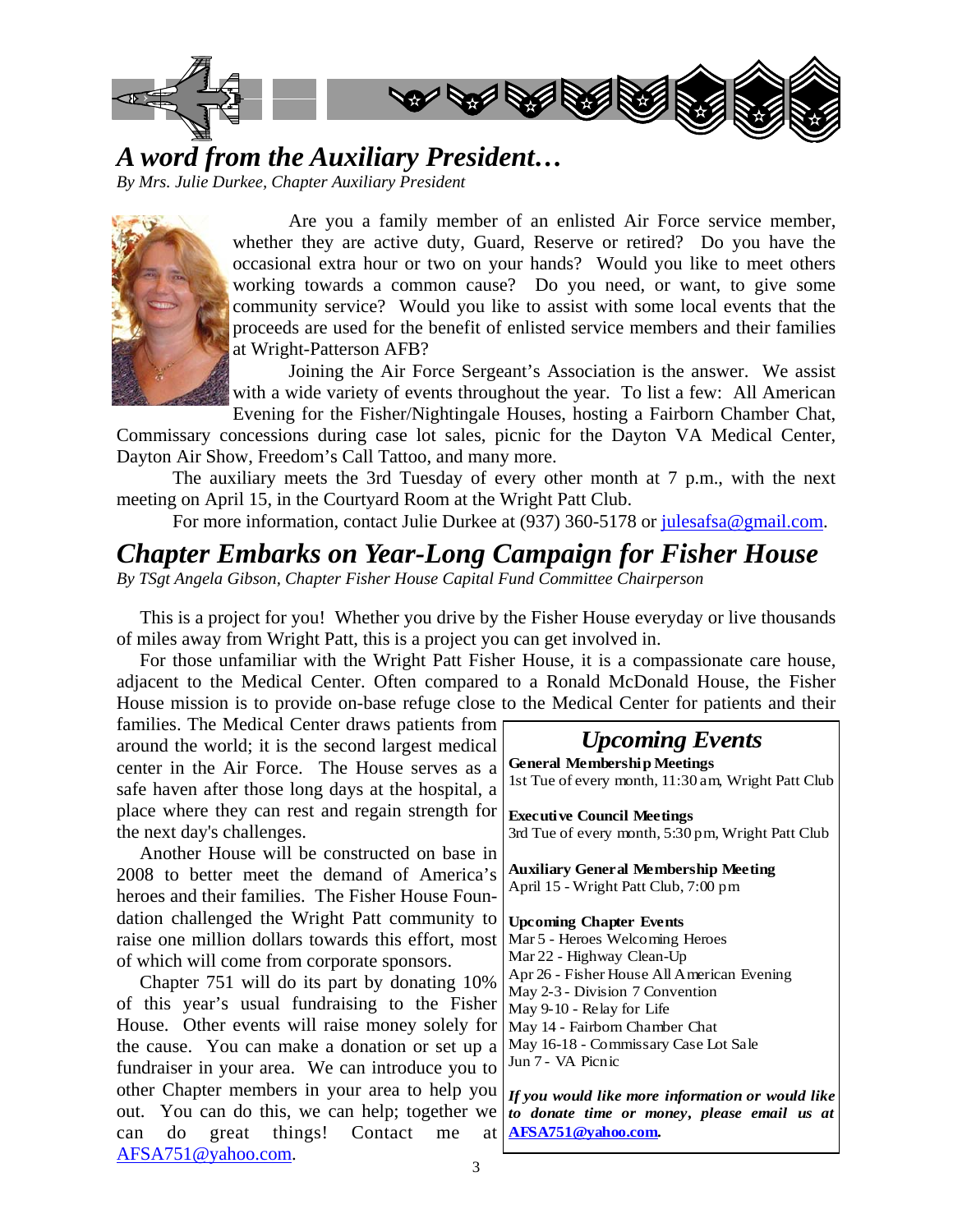

## *You Have a Voice on the HCAC*

*By SMSgt (Ret) George Broome, Chapter Trustee* 

 I've been appointed to represent our 3000+ members and families, who are TRICARE beneficiaries, at the Healthcare Consumers Advisory Council (HCAC). The HCAC is a forum established by the 88th Medical Group to help them improve community health. The meeting is chaired by the Group Commander, Colonel Andrew Monteiro, Jr and is comprised of communitywide representation. Meetings are held quarterly and are open to the public. The first meeting I attended was held on January 24. The following were items discussed:

 1. Primary Care: The Med Group is currently short providers due to deployments and PCSs but three providers are due to arrive around March or April. Other new initiatives to help access to care are underway. They are in the process of reorganizing the four primary care manager pods into two (Red/White now will be Red and Blue/Silver will now be Blue.) Additionally, a "Gold Track Clinic" was established in the emergency department for acute patients. These changes will provide you more availability for appointments with another provider if yours is not available. The changes should be seamless to patients; the

only difference might be where they check in for their primary care appointments. Col Monteiro adamantly expressed that you should never, never, never hear from an appointment clerk, "we don't have anything for you, can you call back tomorrow and check again". If you get this kind of response, he would like to know about it. Please contact me and I will forward your concerns.

 2. Direct referrals are now possible for Dermatology and Physical Therapy clinics. This means you do not need a primary care referral for an appointment in these departments. This is based on current staffing in these areas and is subject to change if deployments or personnel assignments cause a drop in manning levels.

 The next meeting is April 24 at 3:00 pm in the Medical Center Auditorium. Please feel free to send your comments, concerns or accolades to me and I'll pass them on to the council. You can reach me at AFSA751@yahoo.com

 We're your Air Force Sergeants Association, working for you; ensuring your voice is heard!

# *Chapter Goes Outside Base Fence to Feed the "Fish"*

*By CMSgt (Ret) Chuck Worm, Chapter Senior Advisor* 

 In support of the Chapter's Thanksgiving Basket Program, the Wright-Patt Commissary prepared bags of non-perishable food items for patrons to purchase and place in a donation bin at the Commissary exit. After Thanksgiving, we discovered there were approximately 38 bags and some other food donations that had not been used. The Chapter decided to donate the items to a food pantry. However, the Fisher/Nightingale Houses food pantry on base was full from several other generous donations and the Airman's pantry no longer provides food items.

 We then discovered the local Fairborn food pantry at the First Baptist Church Annex (called "Fish") had a real need for food items to cover their holiday requirements. The pantry is open twice a week and serves about 60 families per opening. They served over 280 families for Thanksgiving and they estimated serving another 200 families for Christmas.

 On December 14, the food (valued at over \$400) was delivered to the pantry. Our donation helped meet their Christmas-time need and enhanced our relationship with the community.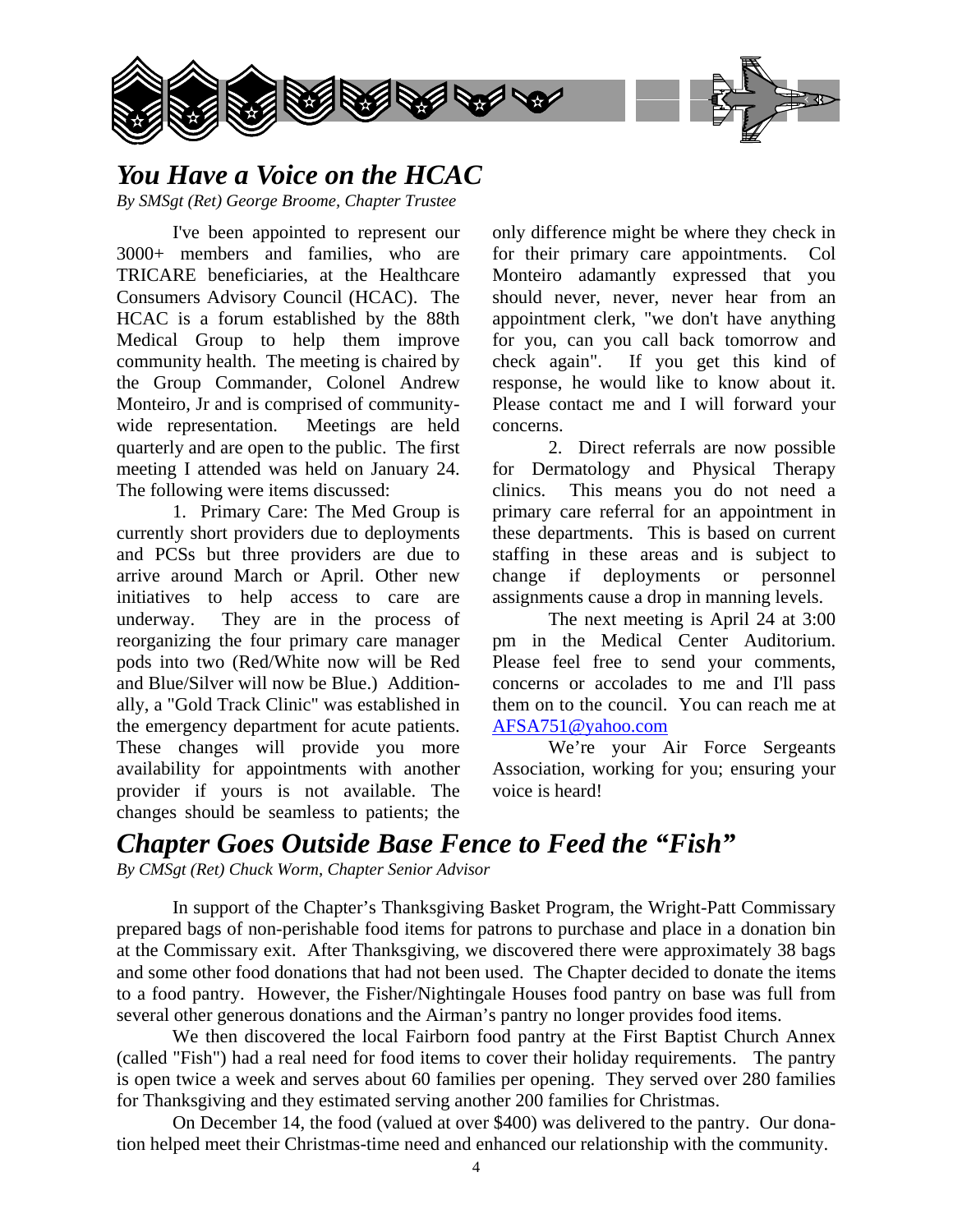

#### *Banquet*  **Continued from page 1**

 Col Colleen Ryan, 88th Air Base Wing commander (and honorary Chapter President) and Chapter President CMSgt (Ret) Ruben Garcia presented the following awards for outstanding contributions both onand off-duty during 2007: **A1C Angela Garcia**, 88 DTS - CMSgt Kathy Ballard First Term Airman of the Year Award; **TSgt Tammy Shaw**, 88 DTS - CMSgt Claude Klobus NCO of the Year Award; **MSgt Rolando Pabon**, 88 DTS - CMSgt Ralph Schell Senior NCO of the Year Award; **SrA Wendy Abshire**, 88 DTS - Honor Guard Member of the Year Award; **TSgt Kristen TenWolde**, Air Force Band of Flight - Band Member of the Year Award; **TSgt Christopher Lykins**, 338th Recruiting Squadron - Recruiter of the Year Award; **MSgt Joseph Tharp**, 445th Maintenance Operations Flight - Reserve Member of the Year Award; **Mrs. Debra Beaumont**, wife of SMSgt Michael Beaumont, Air Combat Command Systems Office - Enlisted Spouse of the Year Award.

 The Chapter also recognized members who made significant contributions to the chapter directly: **SrA Jacquelyn**  International Auxiliary President Carol Ruholl, left, **Gannon**, 88th Comptroller Squadron - Frederick Dembinski - Chapter President's of the Year award. Award; **Mrs. Antonella Moore**, wife of SSgt Robert Moore, National Air and Space Intelligence Center - Auxiliary Member of the Year; **CMSgt (Ret) Bill and Lyndia Richard** - Exemplary Service Award for sustained photographic support; **CMSgt Jonathon Hake**, Command Chief, Air Force Materiel Command - Exemplary Service Award for leadership by example through personal support of the chapter.

 Airmen Garcia and Gannon, sergeants Shaw and Pabon, and Mrs. Moore will competition in May.



Chapter President Garcia, left, and International President McCauslin, right, present an Exemplary Service Award to CMSgt (Ret) Bill & Lyndia Richard



Chapter Member of the Year; **SMSgt (Ret)**  present Antonella Moore with the Auxiliary Member and Chapter A751 President Julie Durkee, right,



represent Chapter 751 at the division level unwinds after the banquet with CMSgt (Ret) Andy AFSA International CEO CMSgt (Ret) Rick Dean Anderson and CMSgt (Ret) Ralph Schell.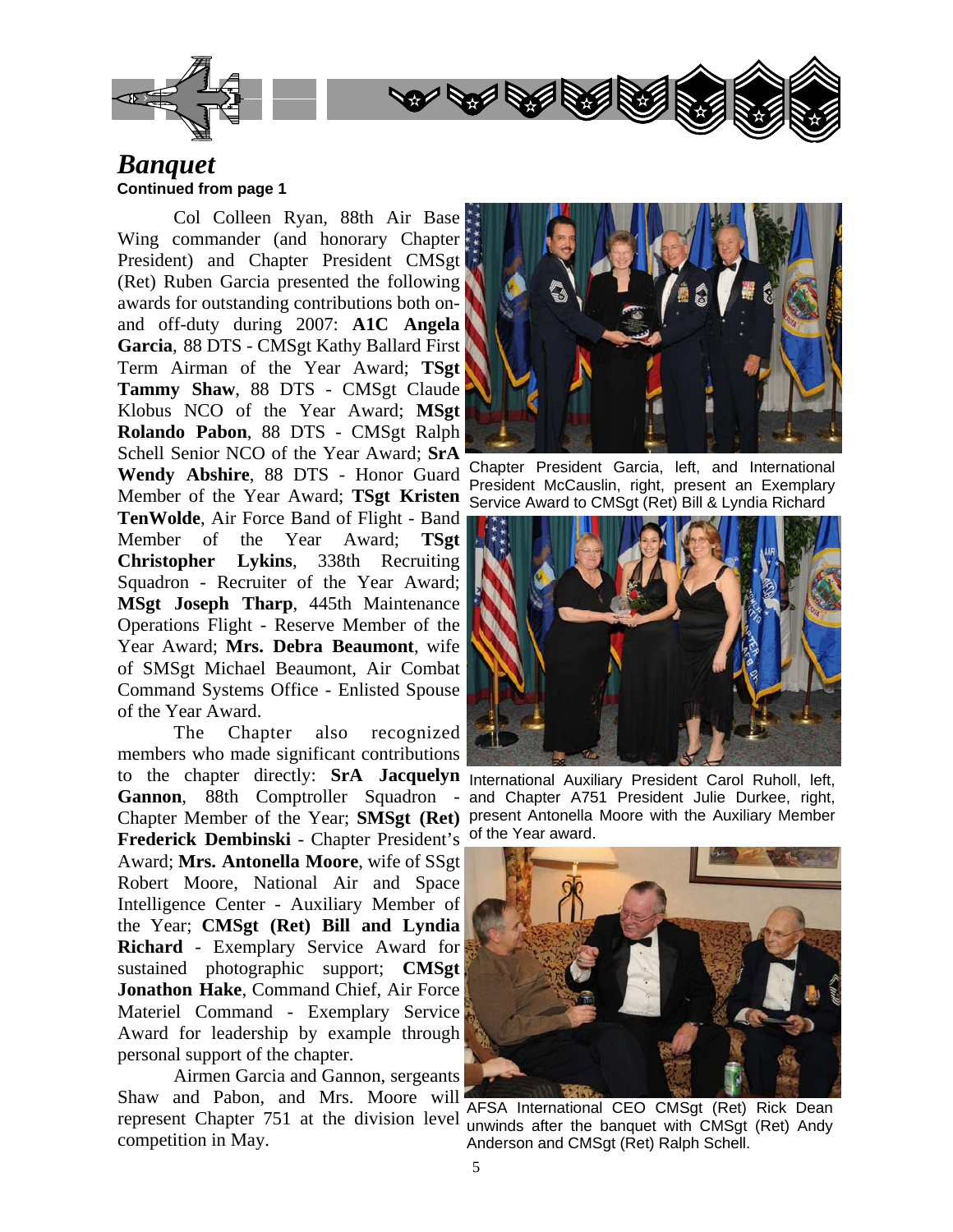

*Teamwork is Key at Annual VA Holiday Party By CMSgt (Ret) Chuck Worm, Chapter Senior Advisor* 



CMSgt (Ret) Chuck Worm, left, takes a break to visit with a Marine veteran during the VA Holiday Party.

Chapter 751 hosted their annual Veteran's Administration Holiday Party on December 8 at the Dayton VA Community Living Center to show appreciation for what our veterans have done for our country. It was a great event thanks in large part to the contributions of the AF Association's Wright Memorial Chapter, the Wright Patt Credit Union, Bellbrook High School AFJROTC cadets and the 445th Airlift Wing. Base commissary employees also donated lots of baked goods for the event and young musicians from the Greenon High School

Band provided musical entertainment

throughout the party. Approximately 130 volunteers, representing 18 base and community organizations, joined in to help with the party.

 The volunteers arrived early and were organized into teams to make sandwiches, slice baked goods, decorate, serve food, handout door prizes, visit and serve patients in nursing units. The 445<sup>th</sup> Airlift Wing also brought a barber who gave free haircuts to the veterans. Colonel Colleen Ryan, 88th Air Base Wing Commander, was also there to take a turn in the serving line and visit with the veterans.

 Over 150 patients and VA staff attended the festivities in the center's cafeteria. Teams of volunteers also took food to many more patients in the six nursing home units who could not attend. The 445 AW, along with other organizations and chapter members, also brought loads of clothing, toiletries, books, coffee, and other items totaling over \$7,000 for the veterans.

 Special thanks to all who donated time, baked goods and other items to our veterans to make this one of the best VA Holiday Parties ever.

## *Tax is History for Retirees*

*By SMSgt (Ret) Fred Dembinski, Chapter Legislative Committee Chairman* 

 We did it! Pat yourself on the back if you answered our "call to action" to contact your Ohio legislator for support of House Bill 372. The bill was passed and signed into law by Governor Ted Strickland on December 20.

 As a result, Ohio will exempt military retirement pay from income tax. The law took effect January 1, 2008. See the November 2007 edition of the *Kittyhawk Flyer* for other elements of the law that benefit AFSA members.

Just another way AFSA serves you!

## *Division 7 Convention*

*By SMSgt (Ret) Fred Dembinski, Division 7 President* 

 This year's Division 7 Convention will held May 2-3 at Wright Patterson AFB. This convention will celebrate the 30th anniversary of Division 7. Please plan on coming to the convention. Your first step is to fill out the registration form on page 7 or visit our website, www.hcst.net/afsa751, for the registration form and more information about the convention.

 You can also contact me, Fred Dembinski, by email at afsa751@yahoo.com or by phone at (937) 255-6331.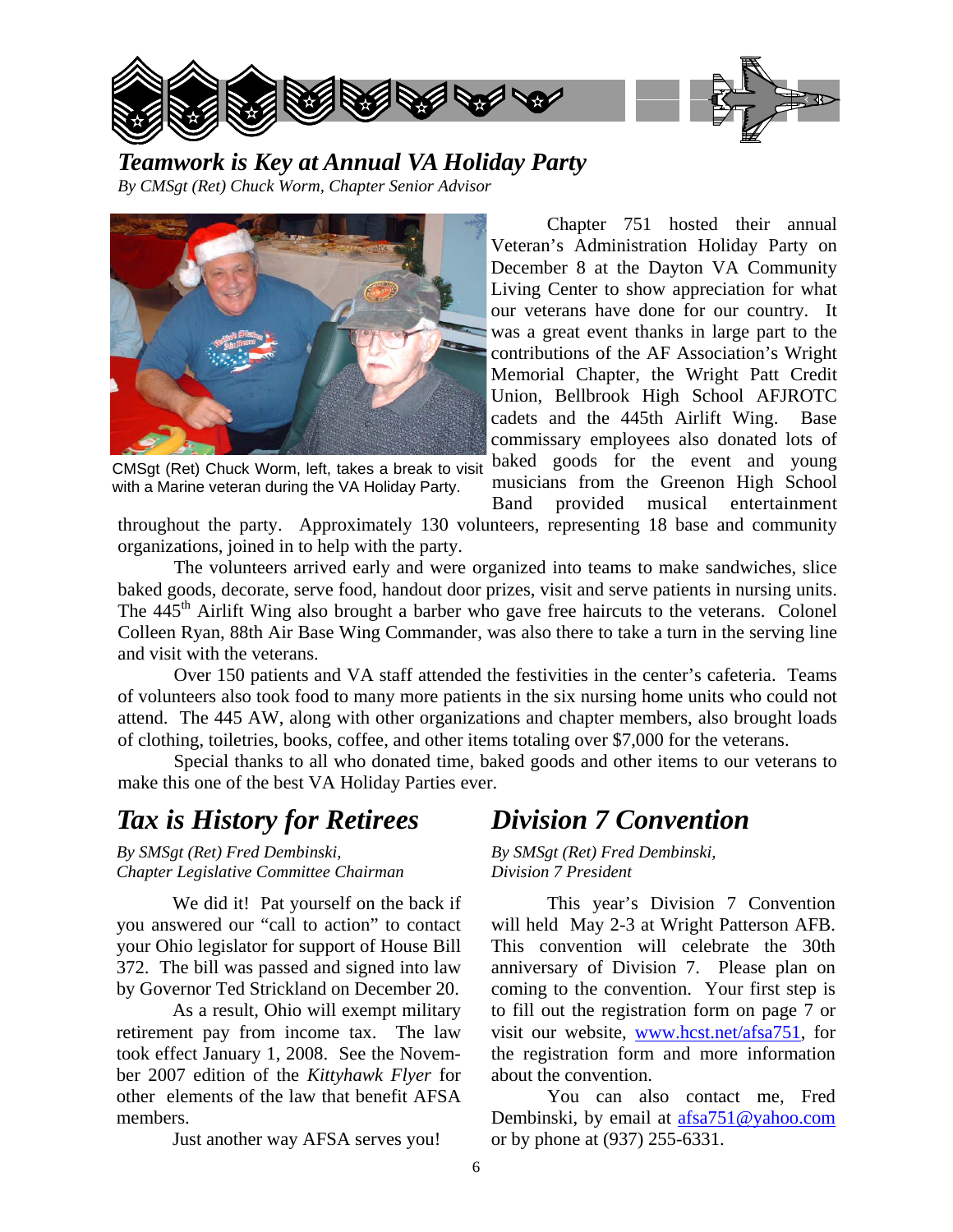| Serdeants<br>SARAA                                                                                                                                                                                                                                   |                                                                                                                                                                                                                                                                                                                                                                                                                                    |
|------------------------------------------------------------------------------------------------------------------------------------------------------------------------------------------------------------------------------------------------------|------------------------------------------------------------------------------------------------------------------------------------------------------------------------------------------------------------------------------------------------------------------------------------------------------------------------------------------------------------------------------------------------------------------------------------|
| <b>30th Annual Division Seven Convention</b>                                                                                                                                                                                                         |                                                                                                                                                                                                                                                                                                                                                                                                                                    |
| Wright-Patterson AFB, Ohio                                                                                                                                                                                                                           |                                                                                                                                                                                                                                                                                                                                                                                                                                    |
| <b>May 2 - May 3 2008</b>                                                                                                                                                                                                                            |                                                                                                                                                                                                                                                                                                                                                                                                                                    |
| Registration Package - Billeting required:                                                                                                                                                                                                           | Early registration by 21 April 08 - \$197.50<br>(Includes 3 nights lodging (one room), 4 meals,<br>refreshments, hospitality room, and registration)<br>Additional person registration with package = \$85<br>(Total registration package for two people = \$282.50)<br>Registration after 21 April 08 - \$207.50<br>Additional person registration with package = $$85$<br>(Total registration package for two people = \$292.50) |
| Registration Package - No Billeting required:                                                                                                                                                                                                        | Early registration by 21 April 08 - \$85 per person<br>(Includes 4 meals, refreshments, hospitality room, and<br>registration)<br>Registration after 21 April 08 - \$95 per person                                                                                                                                                                                                                                                 |
| Name and address:                                                                                                                                                                                                                                    | Phone Number:                                                                                                                                                                                                                                                                                                                                                                                                                      |
| Amount included: Package \$ __________ X ____<br>Additional Person: \$ ________ X ___<br><b>Total Included</b>                                                                                                                                       | $=$ \$                                                                                                                                                                                                                                                                                                                                                                                                                             |
| If you are a local attendee you have the option of attending individual events as listed below:                                                                                                                                                      |                                                                                                                                                                                                                                                                                                                                                                                                                                    |
| Breakfast Only (Friday):<br>\$12.00<br>Lunch Only (Friday):<br>\$11.00<br>Breakfast Only (Saturday):<br>\$11.00<br>Banquet Only (Saturday):<br>\$26.00<br>Registration Fee:<br>\$25.00<br>Late Registration Fee:<br>\$10.00<br>(after 21 April 2008) | $=$ \$_______________<br>$X \underline{\hspace{1cm}}$<br>$=$ \$__________________<br>$=$ \$______________<br>$=$ \$________________<br>$X \underline{\hspace{1cm}}$<br>$=$ \$                                                                                                                                                                                                                                                      |
| Individual events Total                                                                                                                                                                                                                              | $=$ \$________________                                                                                                                                                                                                                                                                                                                                                                                                             |

Please send payment and registrations to Frederick Dembinski, 712 Blazing Trail, Oregonia Ohio 45054 Make checks payable to: AFSA Division 7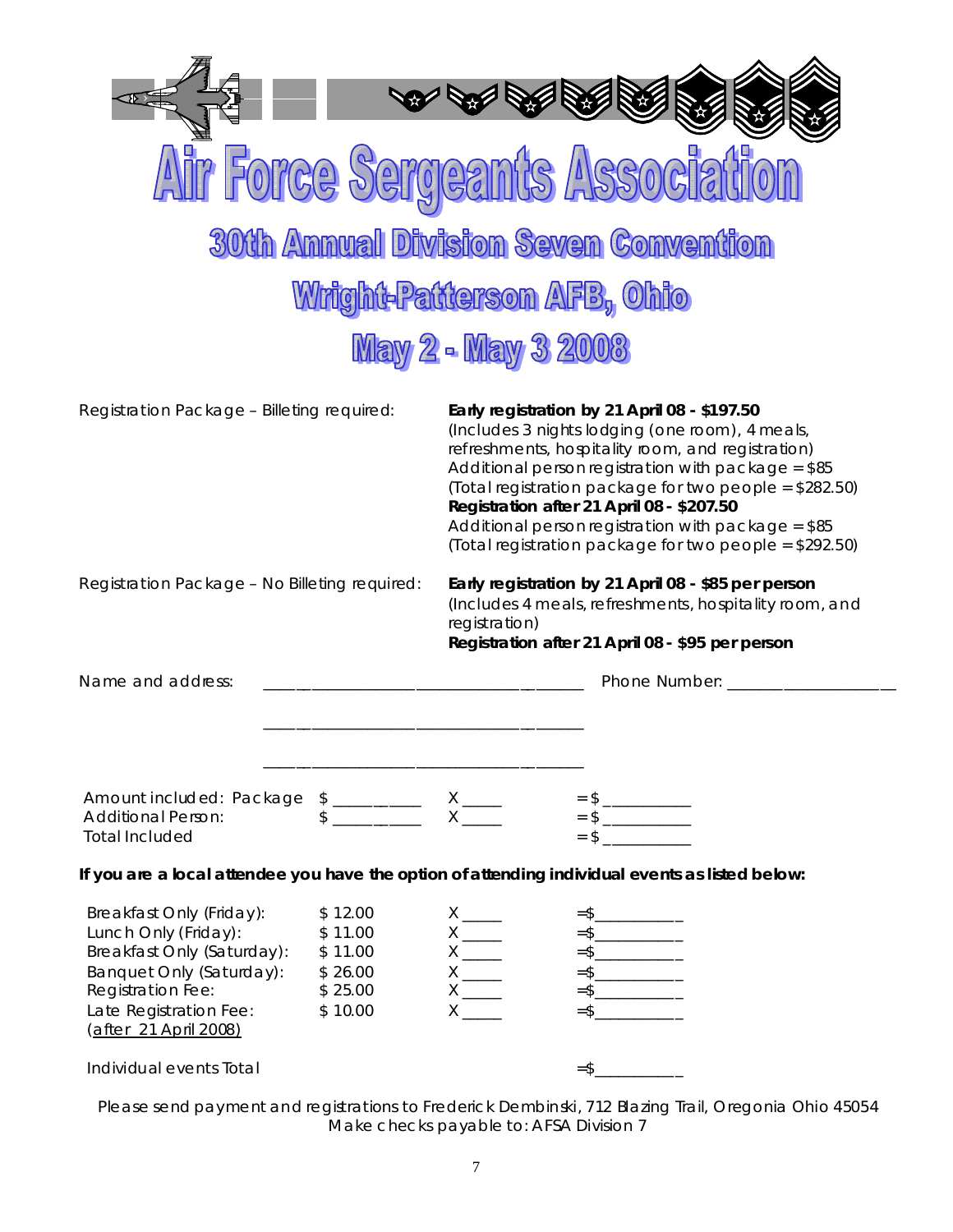

#### *AFSA Membership: Serves You, Needs You By CMSgt (Ret) Andy Anderson, Chapter Membership Chairman*

 I need you to be a recruiter. AFSA should be the professional association of choice for all Air Force enlisted. I know I'm preaching to the choir but I would like to remind you of a few pluses in joining AFSA so that you can recruit a friend..

 First of all, this is the only association whose entire mission is centered on your well being. Whether you are active duty, Air National Guard, Air Force Reserve, retired, veteran, former enlisted, associate member or whatever; we represent your interests and defend your benefits and quality of life on Capitol Hill with our registered lobbyists. It doesn't matter if you have no stripes, 8 stripes or previously wore stripes...we represent you. We have been doing this for 47 years.

 In today's world, with politics and the state of the world being the way it is, you need to have a strong representation on the Hill. If you don't, many currently holding office or hoping to hold office would erode your benefits. Your membership indicates you care about what



Hydra, the AFSA in Andy's dreams

happens to those benefits and gives us those all powerful numbers when we go door-to-door on the Hill to work a benefit or quality of life issue.

 AFSA is a two-headed Hydra, with one head being membership and the other being legislation; both are powerful and both require care and feeding. One cannot exist without the other in this association. We must be able to have both coexist with equal attention. With your membership and your help in recruiting, that can happen.

 If you happen to not be a member, please find your unit AFSA representative or a Chapter officer and join with us in the fight. If you can't find a representative go to the AFSA website, www.afsahq.org and join that way.

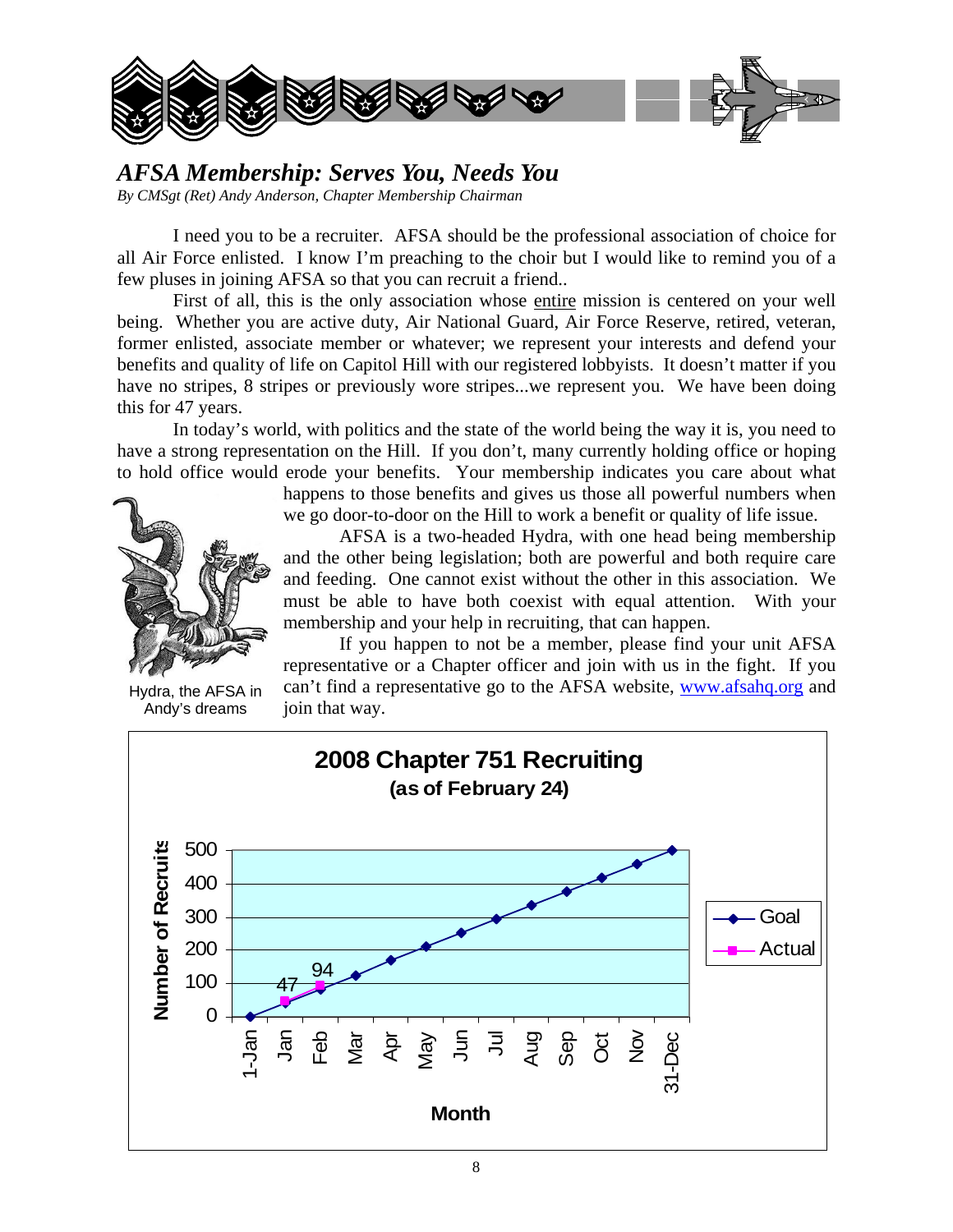

## *Recipe for Resolution*

*By TSgt George Balderrama, Chapter Chaplain* 

*Psalms 37:4 - "Delight yourself in the Lord and he will give you the desires of your heart"* 

 As we begin a new year, there is a desire in our hearts to make some self-improvements: maybe lose a little weight, save a little money, give to charity, or attend church more often. Whatever we desire to change, each of us recognizes that change is necessary.

 It's amazing, though, how quickly a "falling apple" and a "bottle of champagne" lose their power after December 31st. Where does that desire for change go on January 31st? How quickly we lose heart! Year after year, our list of "self-improvements" slowly finds their way under a pile of paperwork, a box in the garage or the trash can.

 Who is to blame? It has to be someone's fault (but not ours). Let me make a suggestion...let's blame the MICROWAVE OVEN. Thanks to modern technology, my meal no longer requires "flavor"...just that my meal be "hot." Within seconds I can enjoy the best flavorless meal in the world. Thank God for Tabasco!

 We have come to believe in "quick fixes", like the "7-minute ab" (it takes 8 minutes to get more than one "ab"). Unfortunately, to establish a "self-improvement" as a daily habit, it takes more than adjusting a power level or hitting the defrost button.

 The next time you sit down for a real "home cooked" meal, take a moment to consider the extra time it took to prepare that meal to taste soooo good. Self-improvement will be equally satisfying if we admit that we'll need extra time to do it right.

 Where do you think the desire to "improve" comes from? Your desires are God's desires. Let the "self-improvements" commence…and take your time to savor it!